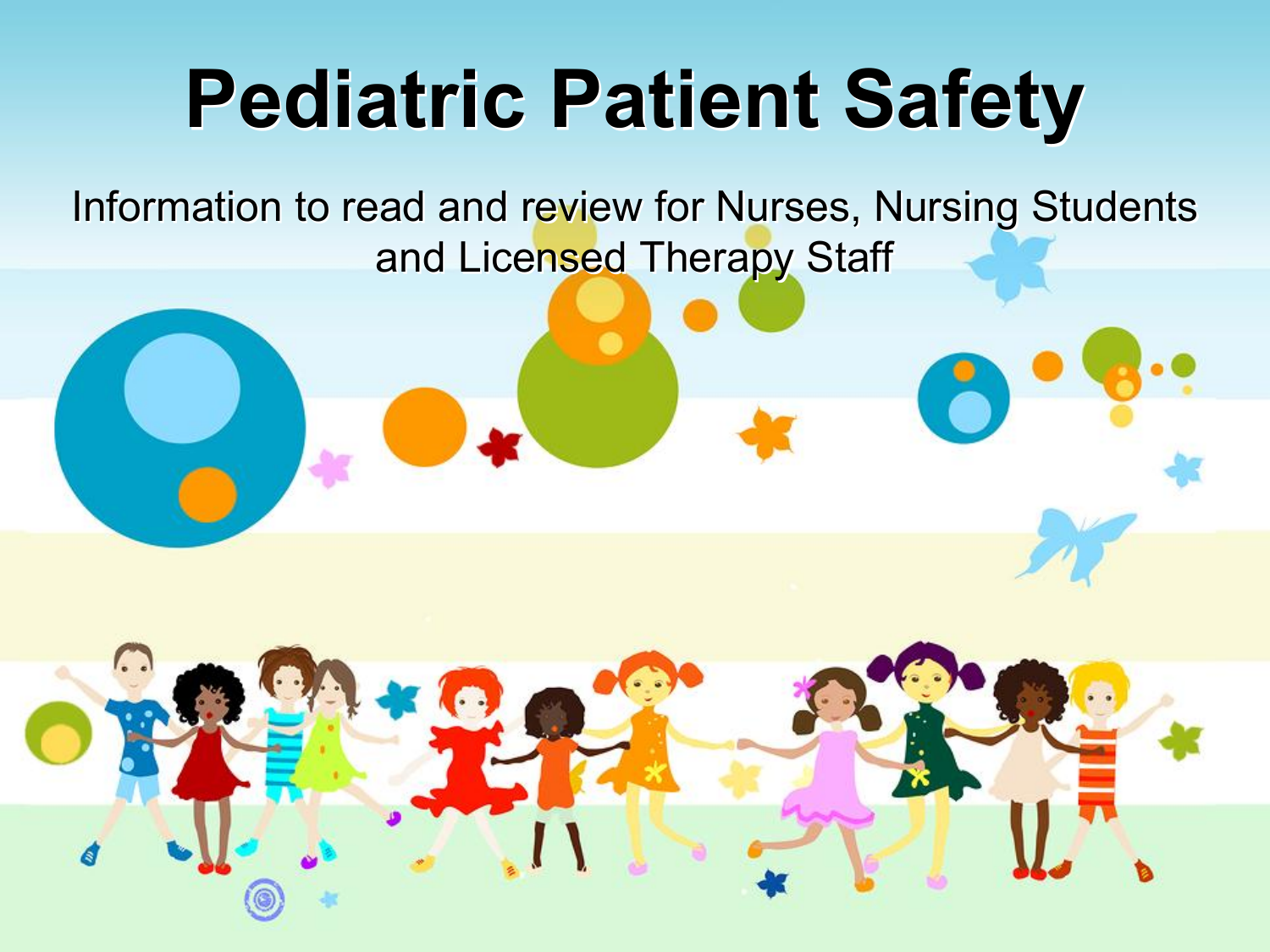# **Learner Outcomes**

*After you read this slide show, you will be able to*:

- Identify ways to keep children safe in the hospital setting
- Provide safe care of a child in the hospital setting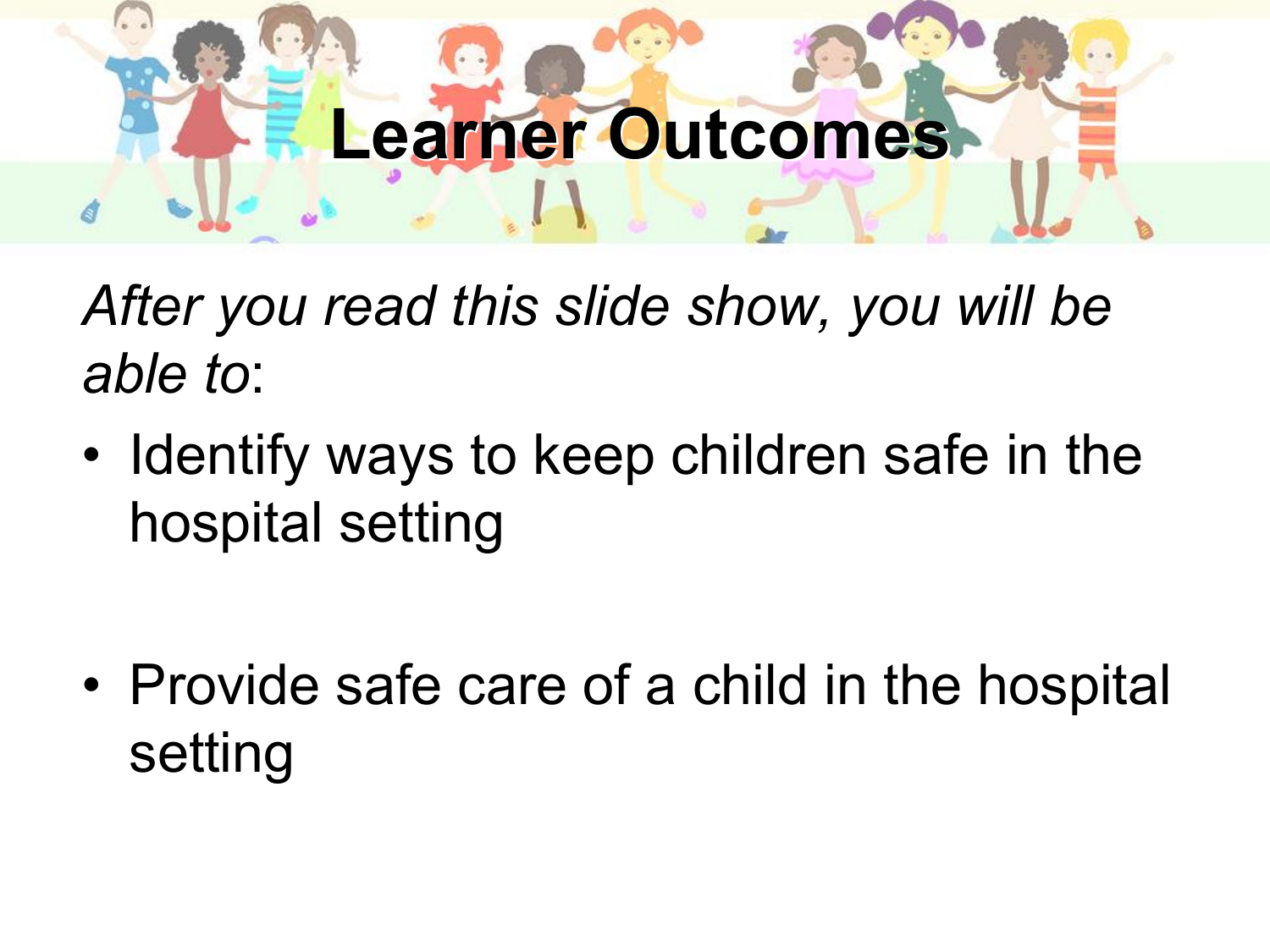# **Management of the Environment of care**

Key Point: **Prevention** of accidents and injuries is critical!

- Child-proof the environment to the fullest extent possible
- Teach safety to parents and children
- Learn & model safe practices for children and families
- Use High Reliability Organization (HRO) principles!

#### **This module reviews ways to keep children safe in this setting**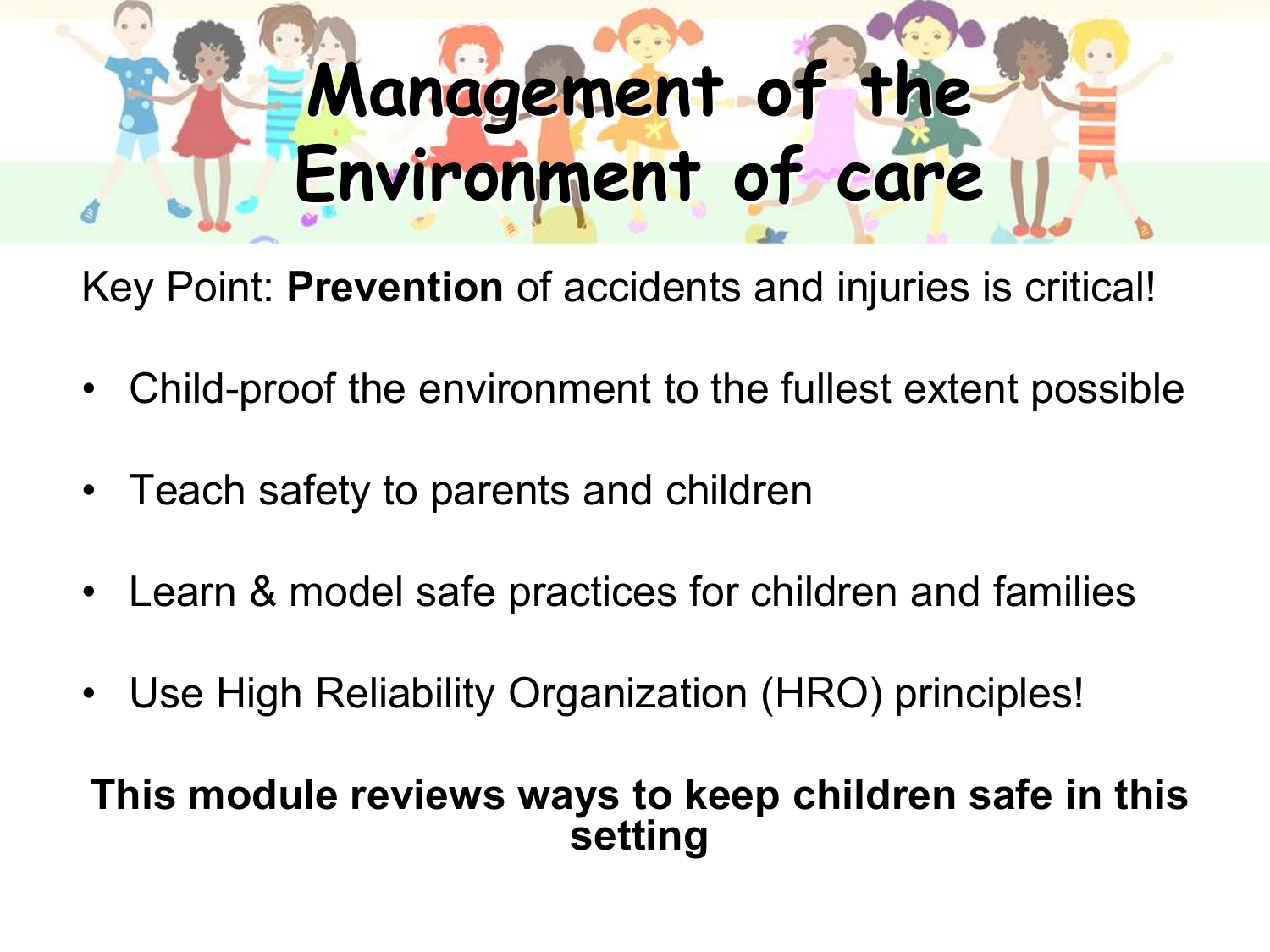# **HRO "CHAMP" acronym**

- Communicate Clearly
- Handoff effectively
- Attention to detail
- Mentor each other: 200% accountability
- Practice & Accept a questioning attitude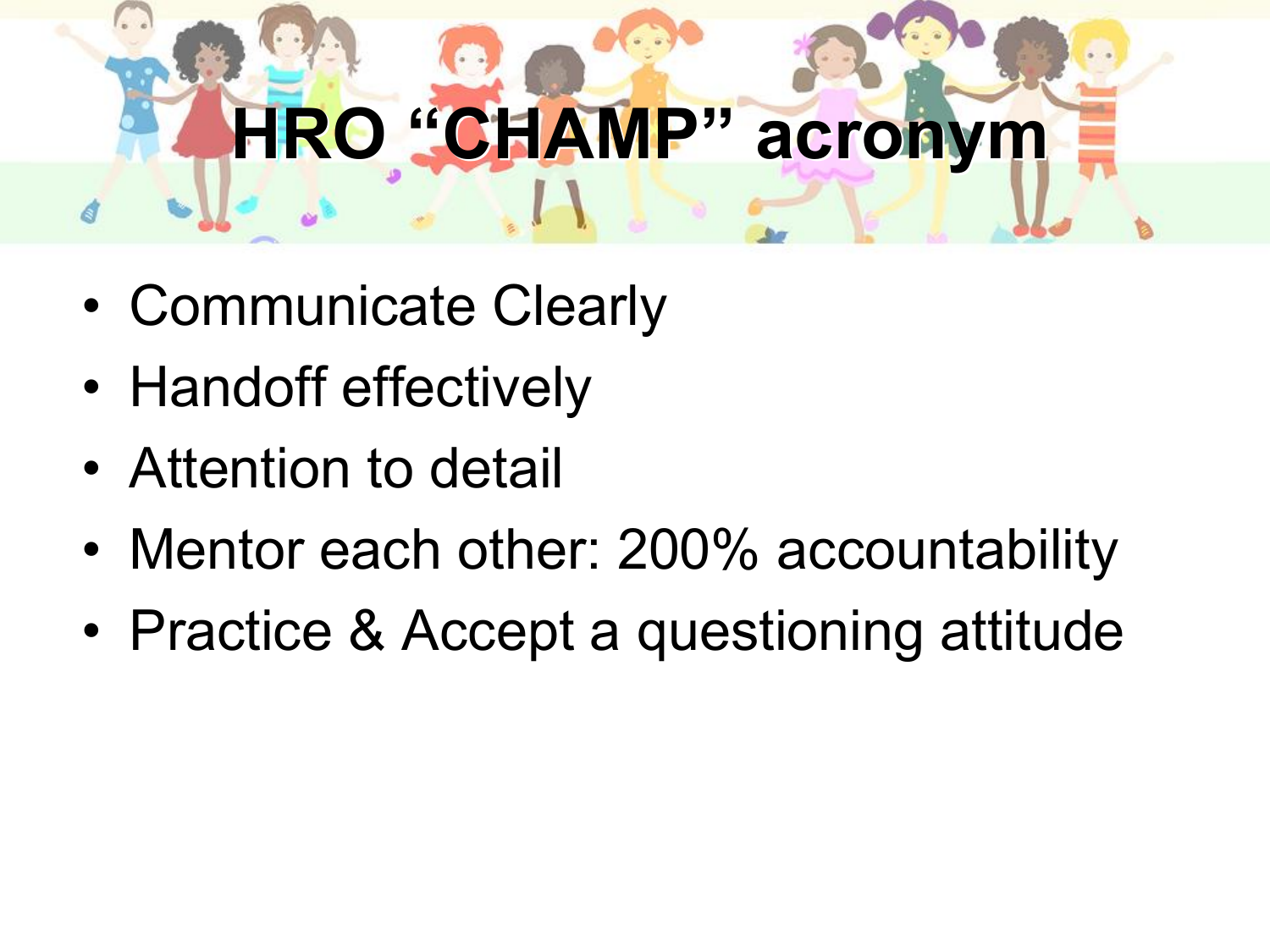## **Ensure Safety as the Highest Priority**

- Before performing any procedure or giving a child medication, practice "**time out**" to check for accuracy. – (use *STAR-* **S**top, **t**hink, **a**ct, **r**eview…check the "rights")
- When leaving the unit for break, report on & off duty: "*Hand Off Effectively*" to a covering nurse.
	- Use structured communication during handoffs-
		- **SBAR** (Situation-Background-Assessment-Recommendation).
- *Voluntarily report* **occurrences** (an unusual event or incident involving your patient).
	- To identify system problems & prevent future errors.
	- To keep patient safe/ free of adverse consequences.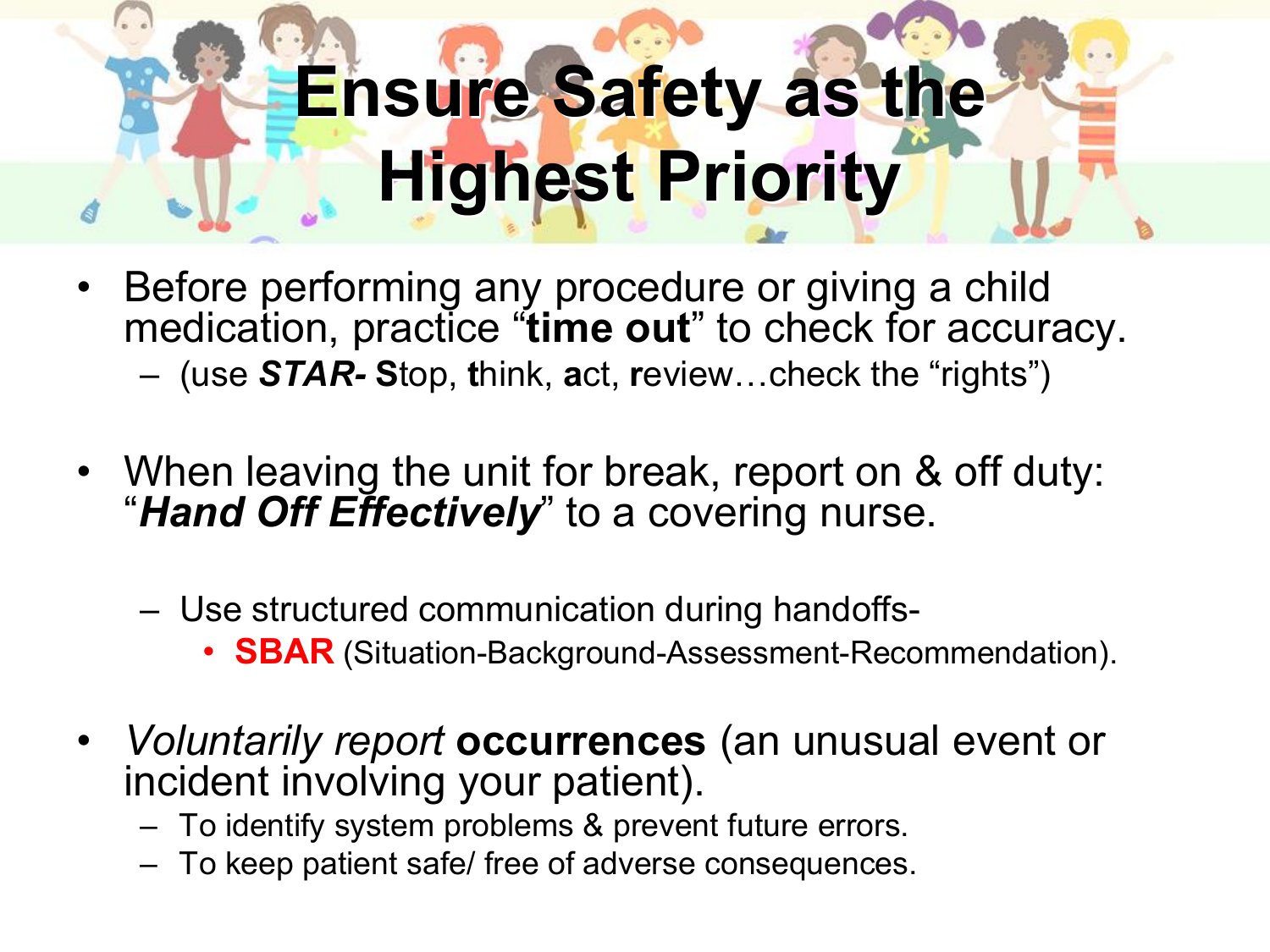# **Ensure Safety as the Highest Priority**

- Practice teamwork.
	- Get help with an active infant, toddler or child.
- Include patients and families in activities.
	- Demonstrate safe practices.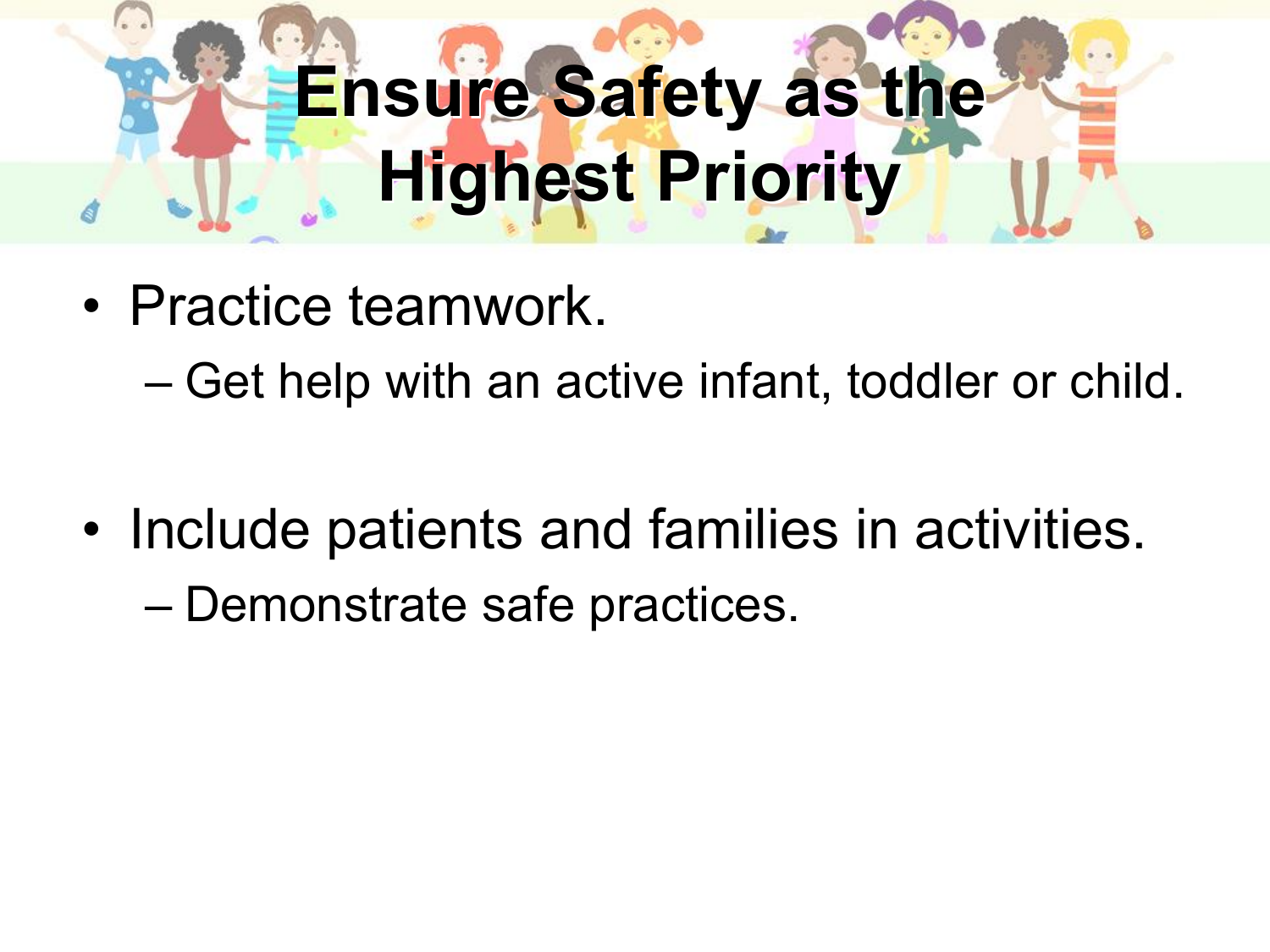### **Medication Safety**

*If you will be giving medications*-

- Lock medication carts when not in use
- Do not leave medications at bedside
- Check calculations of medications. Overdose of meds can be lethal.
- Get help when administering immunizations to infants or small children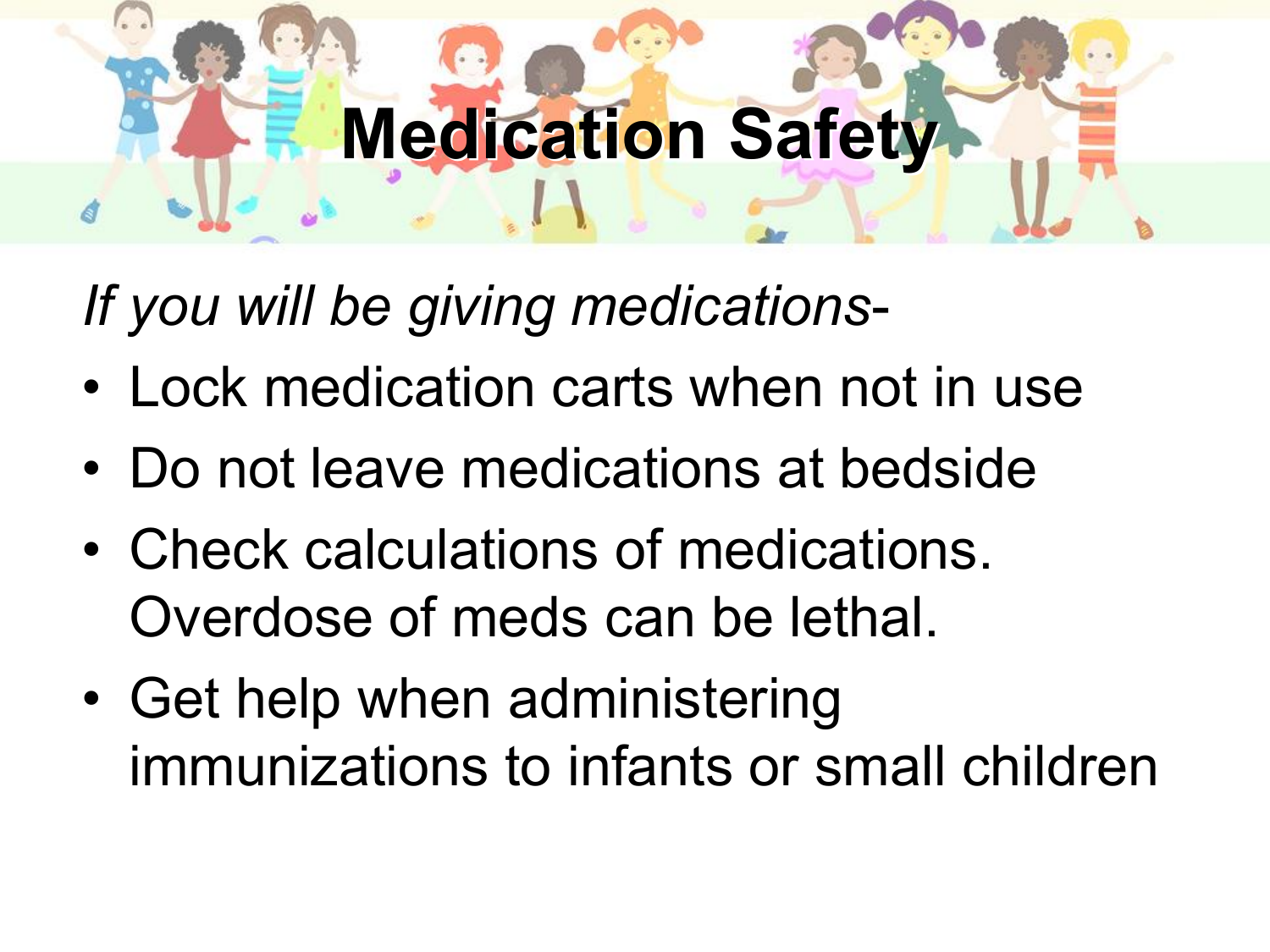## **Ventilator and Equipment Safety for students and new hires**

- **Alarms**:
	- *Students* Do not silence ventilator or pulse oximeter alarms without your instructor, a nurse or respiratory therapist in attendance with you.
	- *New nurse or RT hires* will be validated by preceptors before silencing alarms.
- **Ventilators**: When moving your patient-Seek help
	- **RT is responsible to unplug and re-plug** the ventilator to wall.
	- **RT is responsible to change settings** on the ventilator or pulse oximeter
- For difficulty breathing, cyanosis, or decannulation: **CALL FOR HELP**! **This is an emergency!**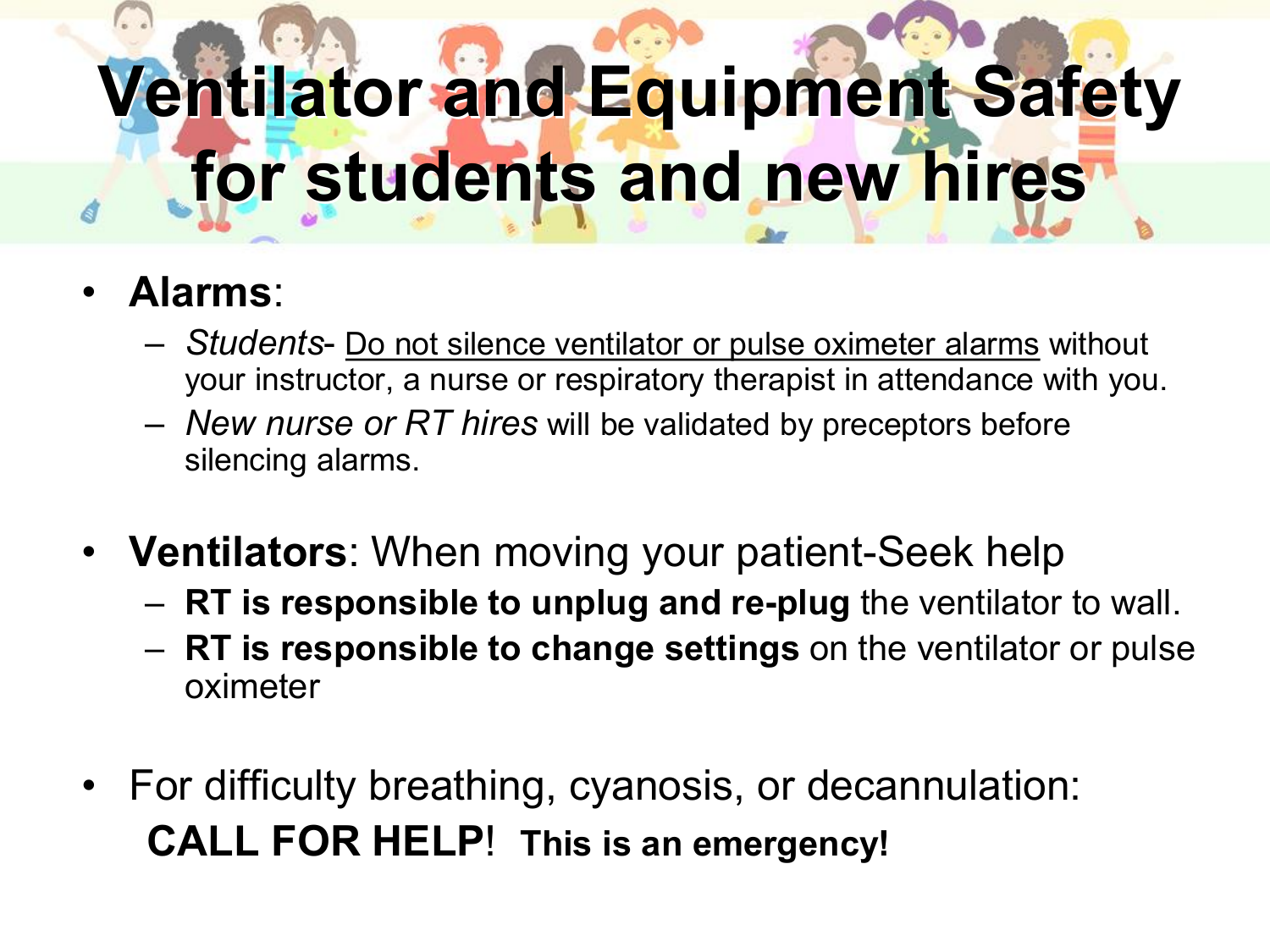### **Feeding tube safety**

- Nurses must disconnect and reconnect feeding tube before patient is transferred from one level to another (e.g. bed to chair)
- C.N.A. and unlicensed staff may place feed on "hold", but nurse is responsible for the disconnect and reconnect (restart)
- Reconnect tube into correct port (e.g. Jejunostomy vs. Gastrostomy)
- Good communication is essential to prevent inadvertent tube dislodgement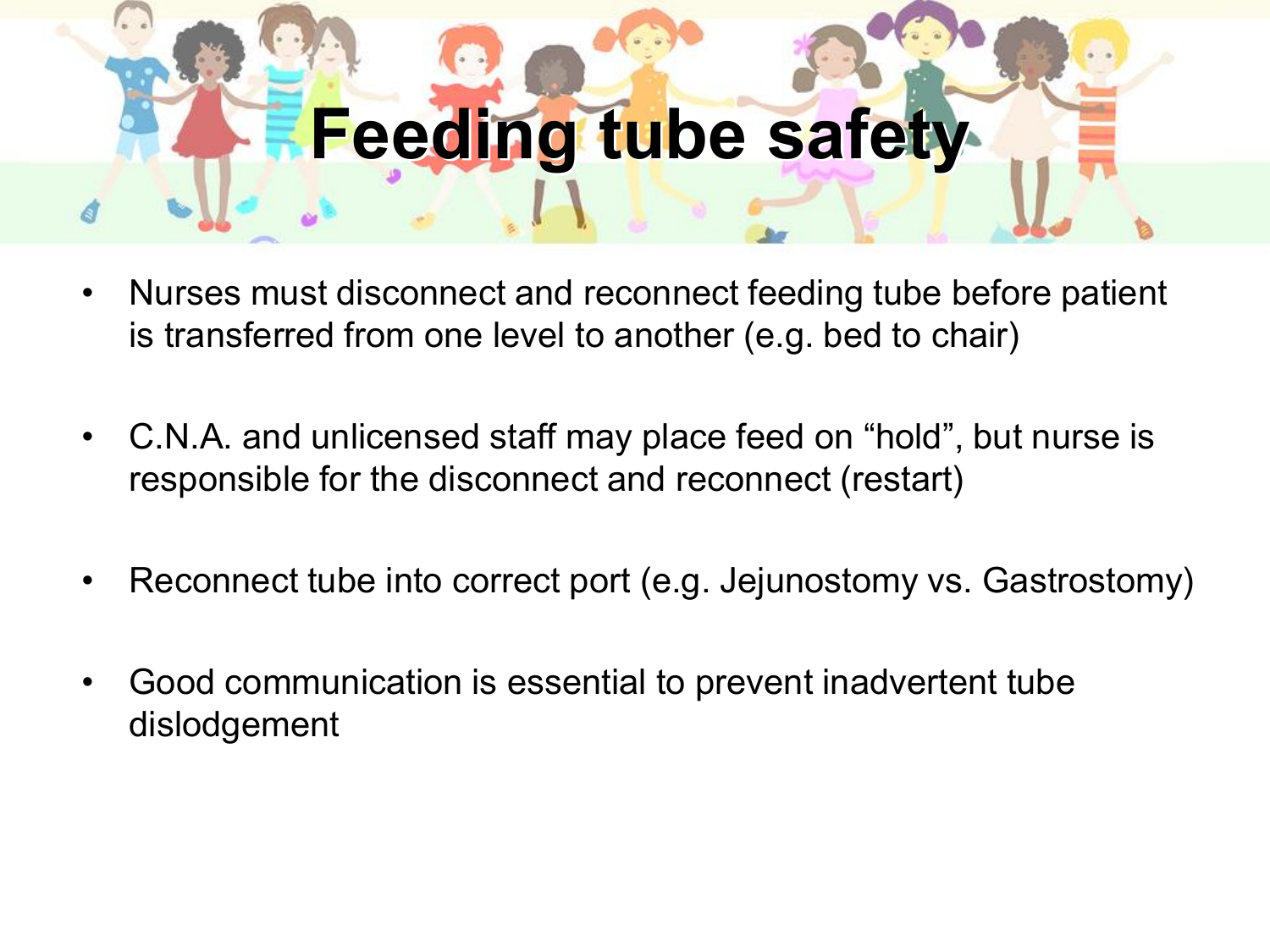## **Hazards for small children: Suffocation Hazards**

**FACT**: 60% of infant suffocations occur in the sleeping environment.

#### **CAUSES OF SUFFOCATION:**

- Infant face wedged against or buried in a mattress, pillow, infant cushion or other soft bedding.
- Person in the same bed rolled over onto the baby.
- Baby's mouth and/or nose covered by plastic bag or other item in bed.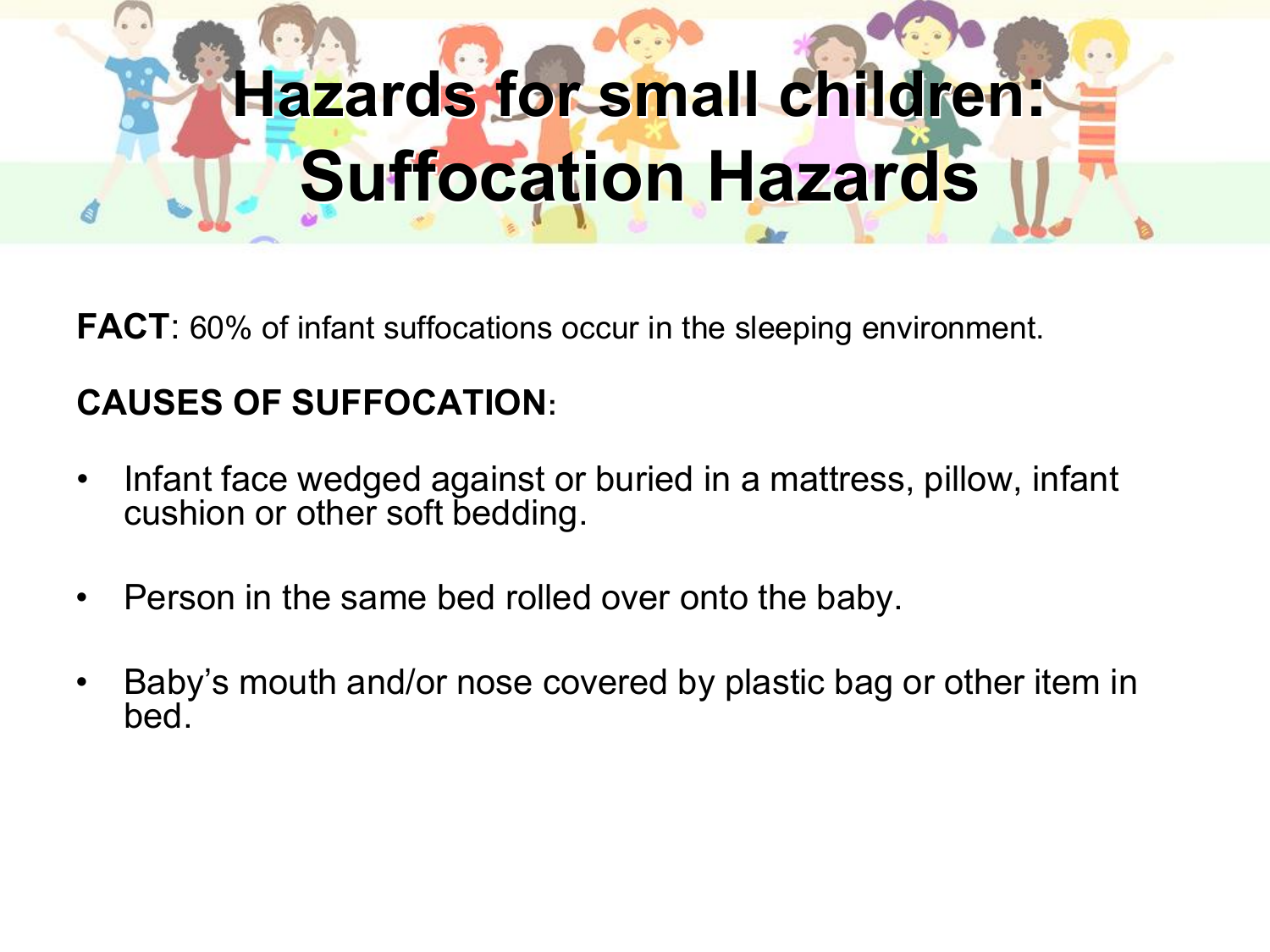

- Small children and infants are at risk for falls
	- Ensure siderails are up and latched
	- For climbers: Make sure the "bubble top" is latched on the crib
	- Use Seat belts on high chairs/infant seats
	- When side rail is down, never turn your back on the child or walk away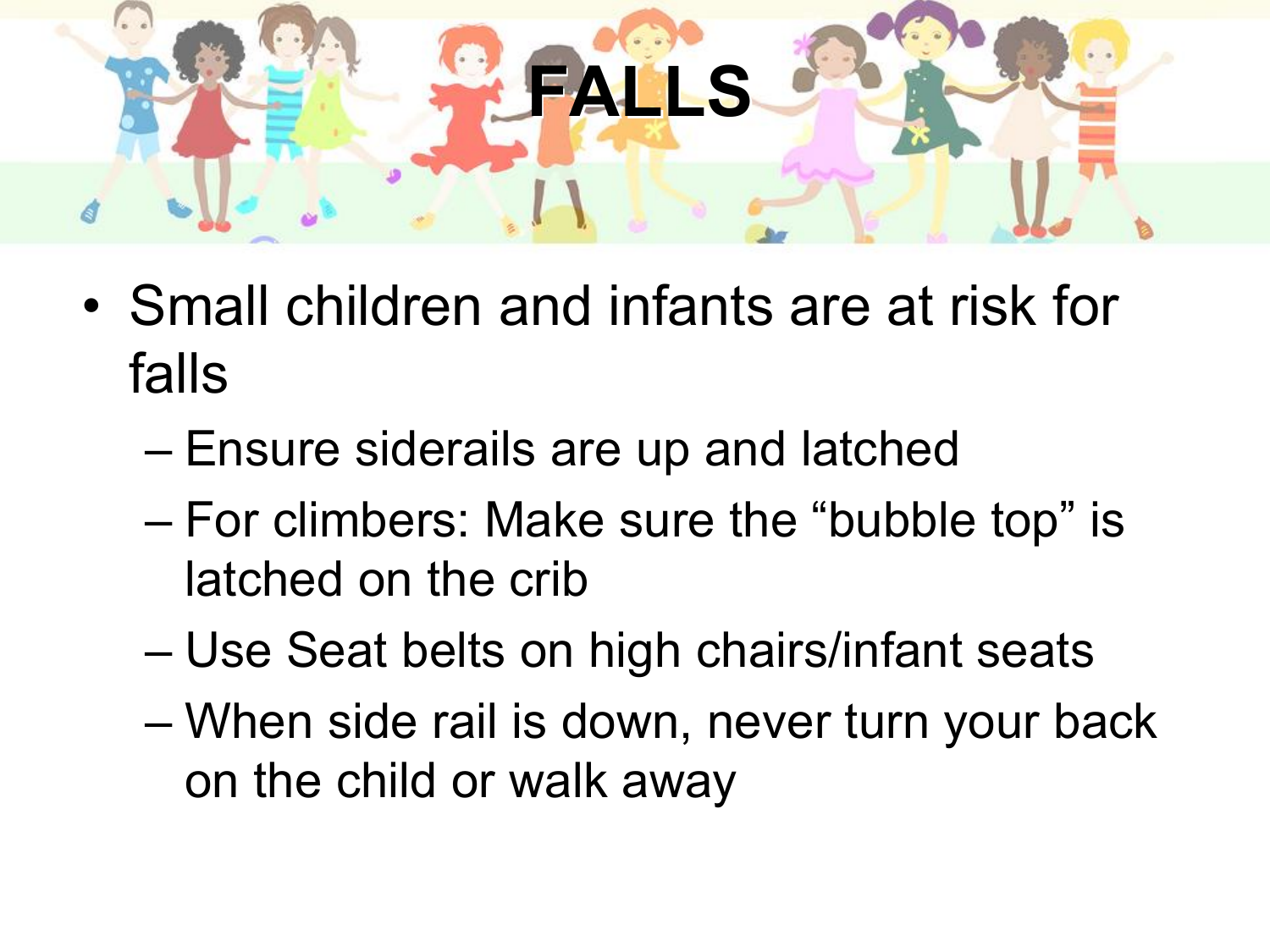## **Hazards for small children: Suffocation Hazards**

#### **PREVENTION**:

- Keep plastic bags out of reach of child!
	- Use pillowcase or plastic box for toys and/or clothes going home.
- Latex balloons are prohibited. Use Mylar balloons instead.
- Remove excess pillows, comforters, stuffed toys from cribs.
- Remove hygiene items, diapers and non-essential items from cribs.
- Use infant sleeper garment or swaddle to keep the infant warm; tuck a light blanket that goes no higher than the chest.
- Follow "Back to sleep" safety for infants under 12 months to prevent SIDS.
- Place infants to sleep in infant crib/bed, not chairs or other soft surfaces.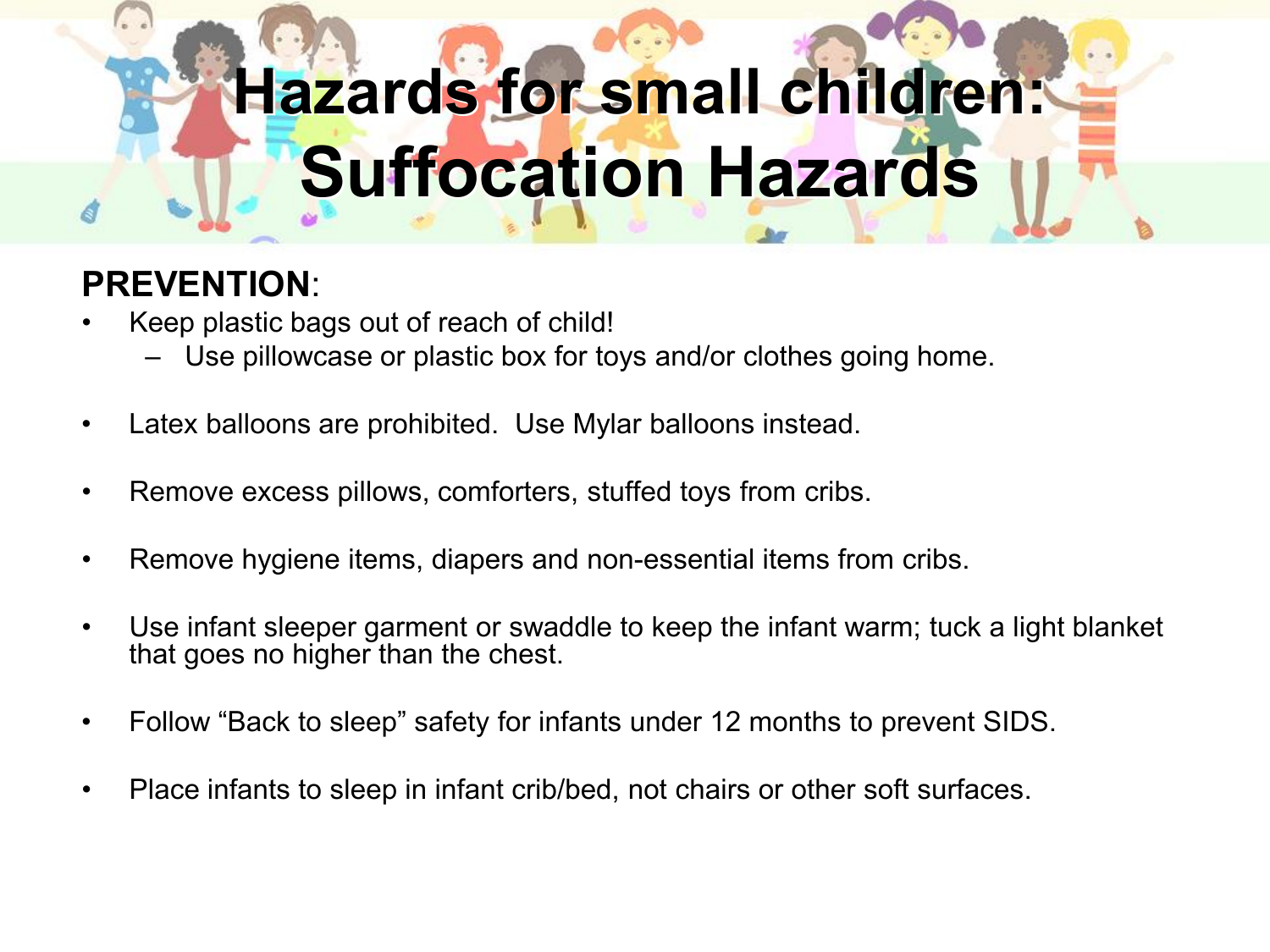## **Hazards for small children: Furniture/ Heavy Item Tip-over**

#### **FACT:**

8,000 to 10,000 Emergency Department visits annually are related to furniture tipping over (mostly children). \*

Serious injuries or death occur as a result of climbing on furniture: e.g. shelves, bookcases, dressers, TV stands, etc.

[See U.S. Consumer Product Safety Commission](http://www.cpsc.gov/CPSCPUB/PUBS/5004.pdf) website for more information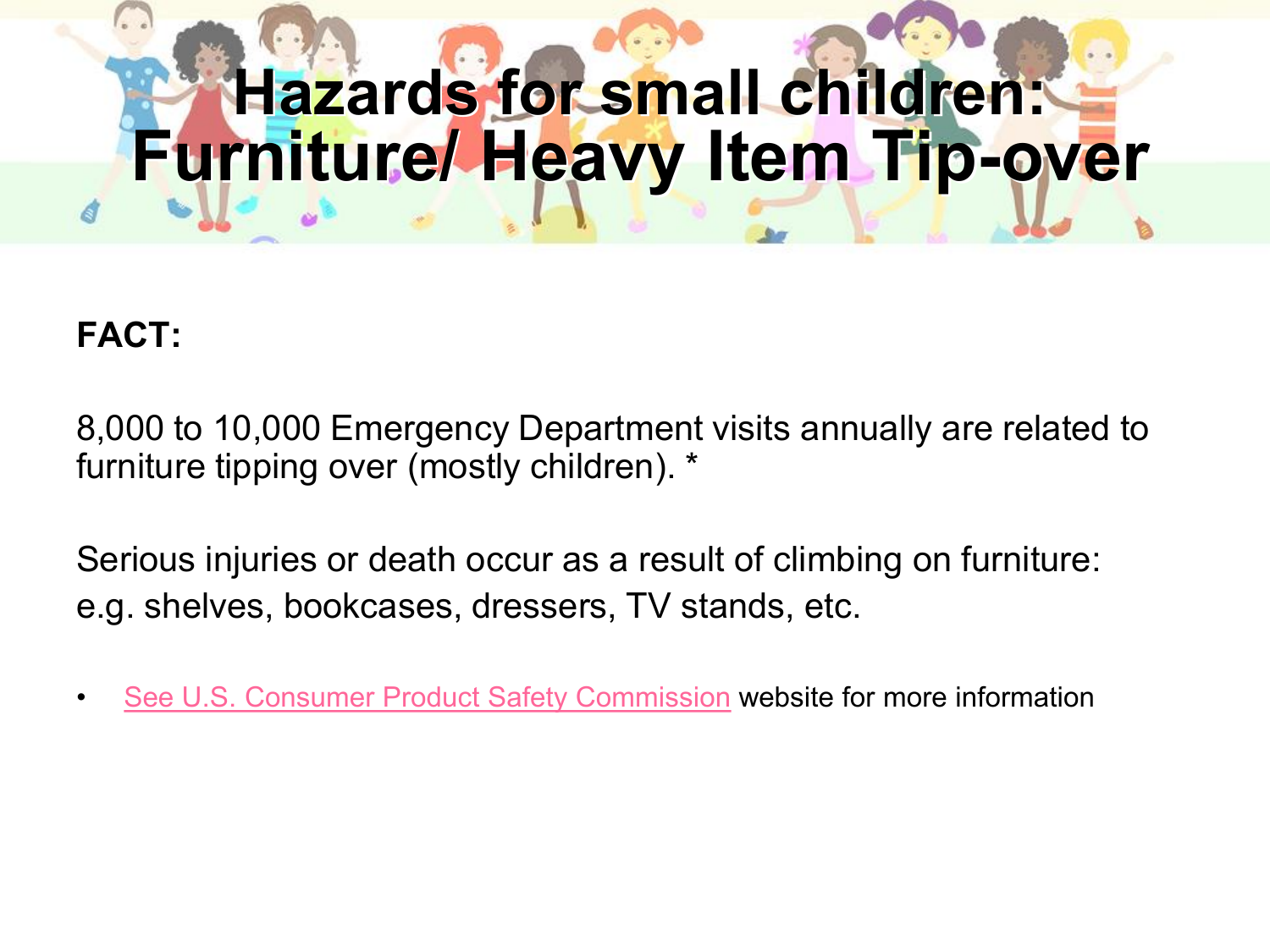## **Hazards for small children: Furniture/ Heavy Item Tip-over**

#### **PREVENTION:**

- Heavy items: Keep on lower shelves and in drawers
	- TVs, equipment or toys within reach might encourage climbing behavior
- Tie up loose cords (can lead to hazardous situations):
	- Pulled cords (attached to a heavy appliance) can cause head injury or death.
	- Hanging blind cords are potential strangulation hazards.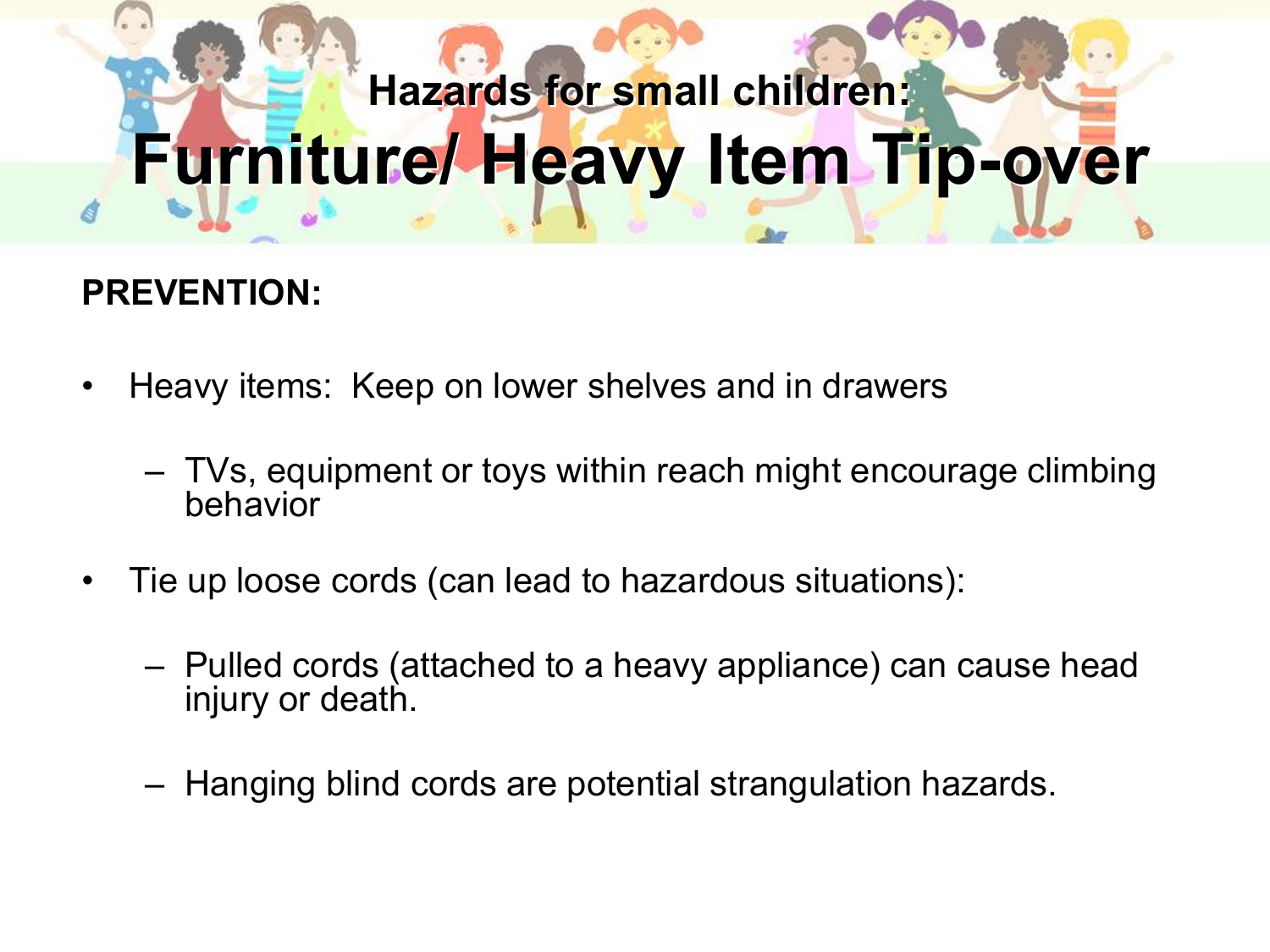# **Hazards for small children: Entrapment**

#### **FACT:**

Children, especially toddlers, look for places to hide when playing

Hazardous hiding places include:

- Hospital beds and cribs
- Under equipment
- Electrical beds can pose a serious risk if controls are activated and child becomes entrapped under the bed
	- Limbs pinched or caught in hospital equipment
- Toddlers and Preschoolers should not be allowed to play with bed controls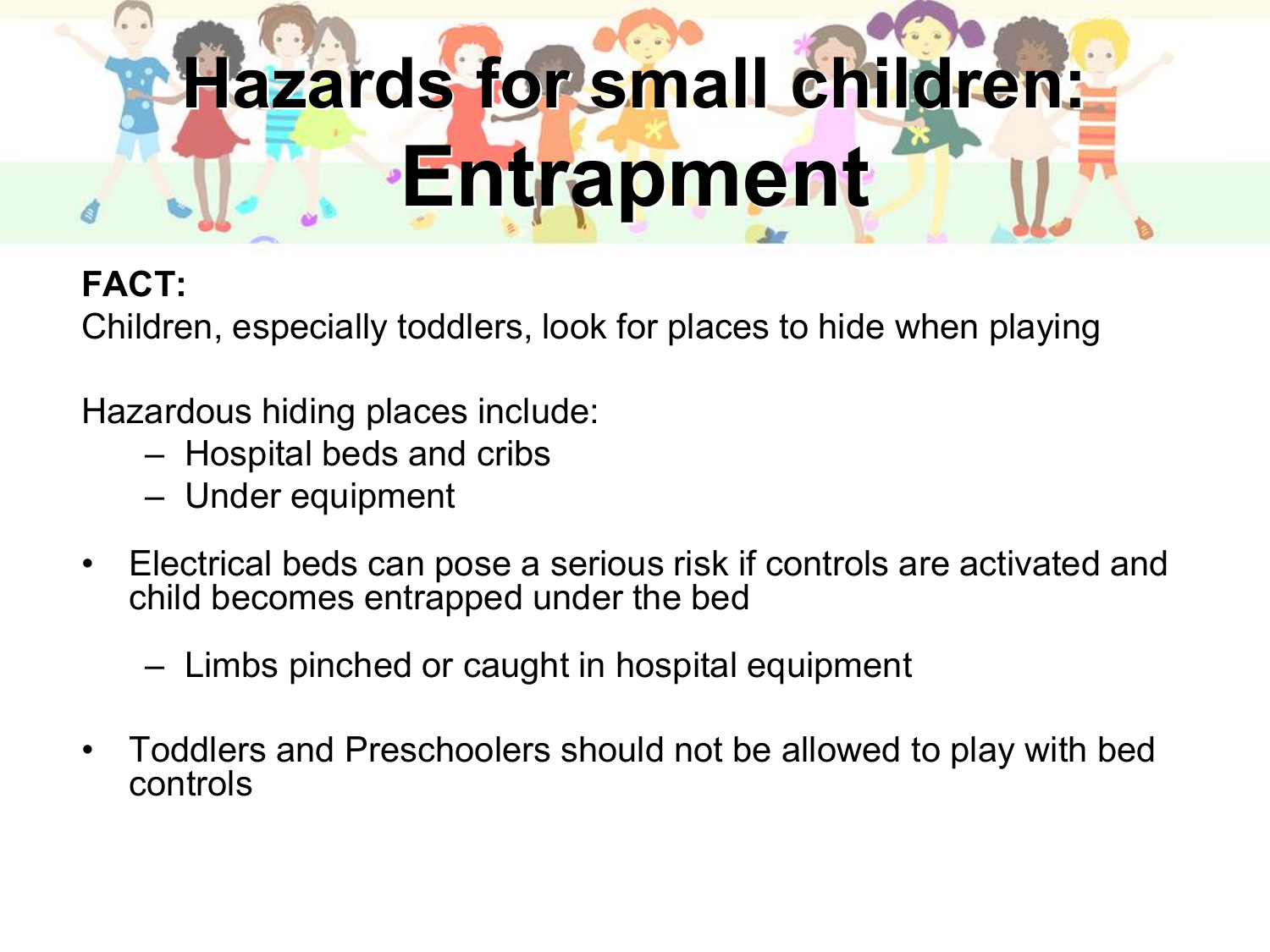## **Hazards for small children: Entrapment**

#### **PREVENTION:**

- Leave beds in lowest position when not performing care
- Lock out the bed controls to prevent small children from activating bed movement
- Minimize storage of toys under beds to discourage children from climbing under bed
- Mattresses should fit bed frame snugly. Report mis-sized bedding to charge nurse, unit or shift manager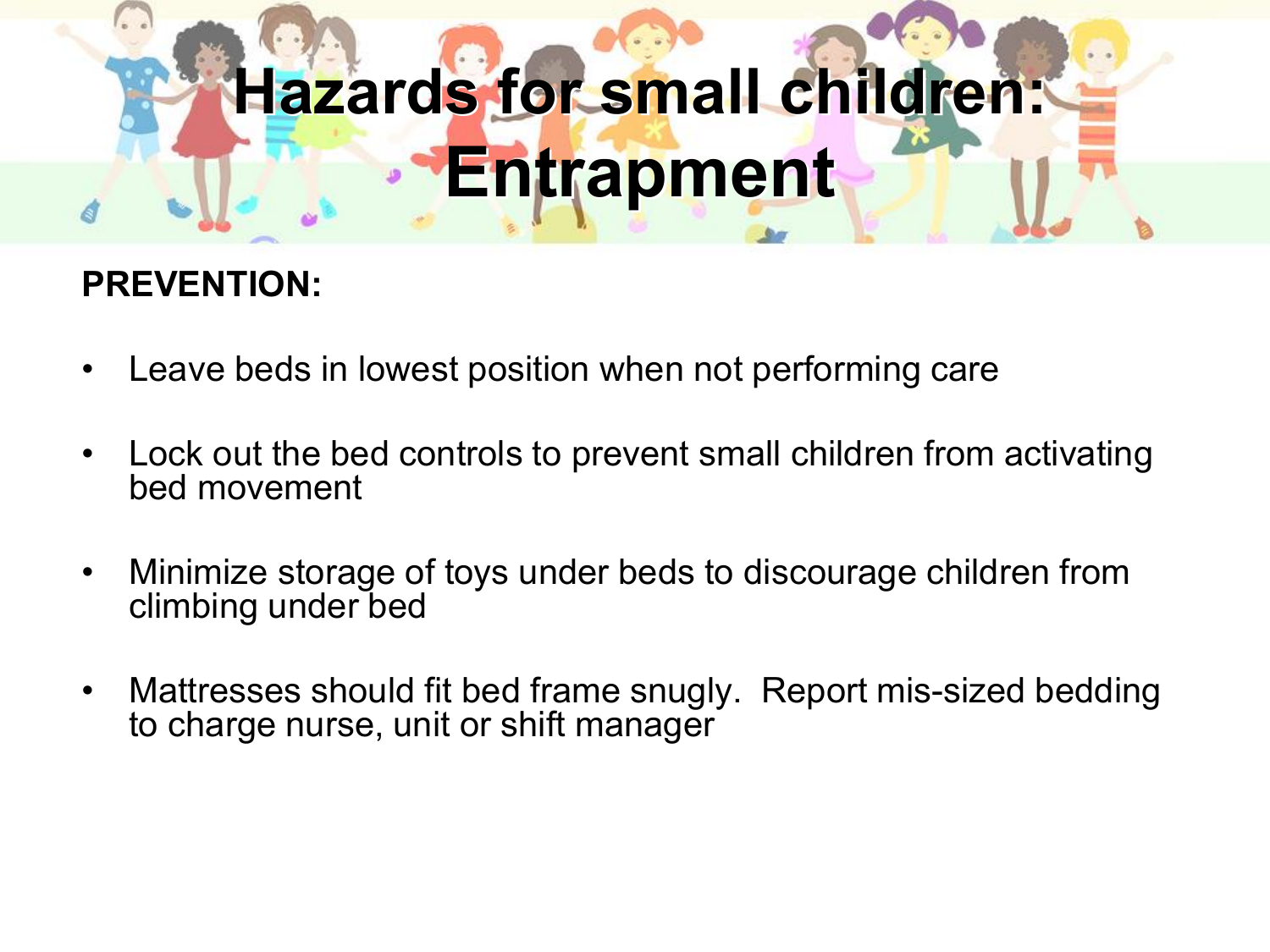## **Hazards for small children: Toys & Choking**

**FACT:** Choking is a leading cause of death in infants and small children

#### **PREVENTION**:

- Choose age-appropriate toys
	- Look for choking hazard safety labels
- Inspect toys regularly for damage:
	- Small, loose pieces
	- Sharp edges
- Dispose of unsafe toys
- Use small parts tester

#### **Remember**:

**Toys smaller than the inside diameter of a toilet tissue tube are too small**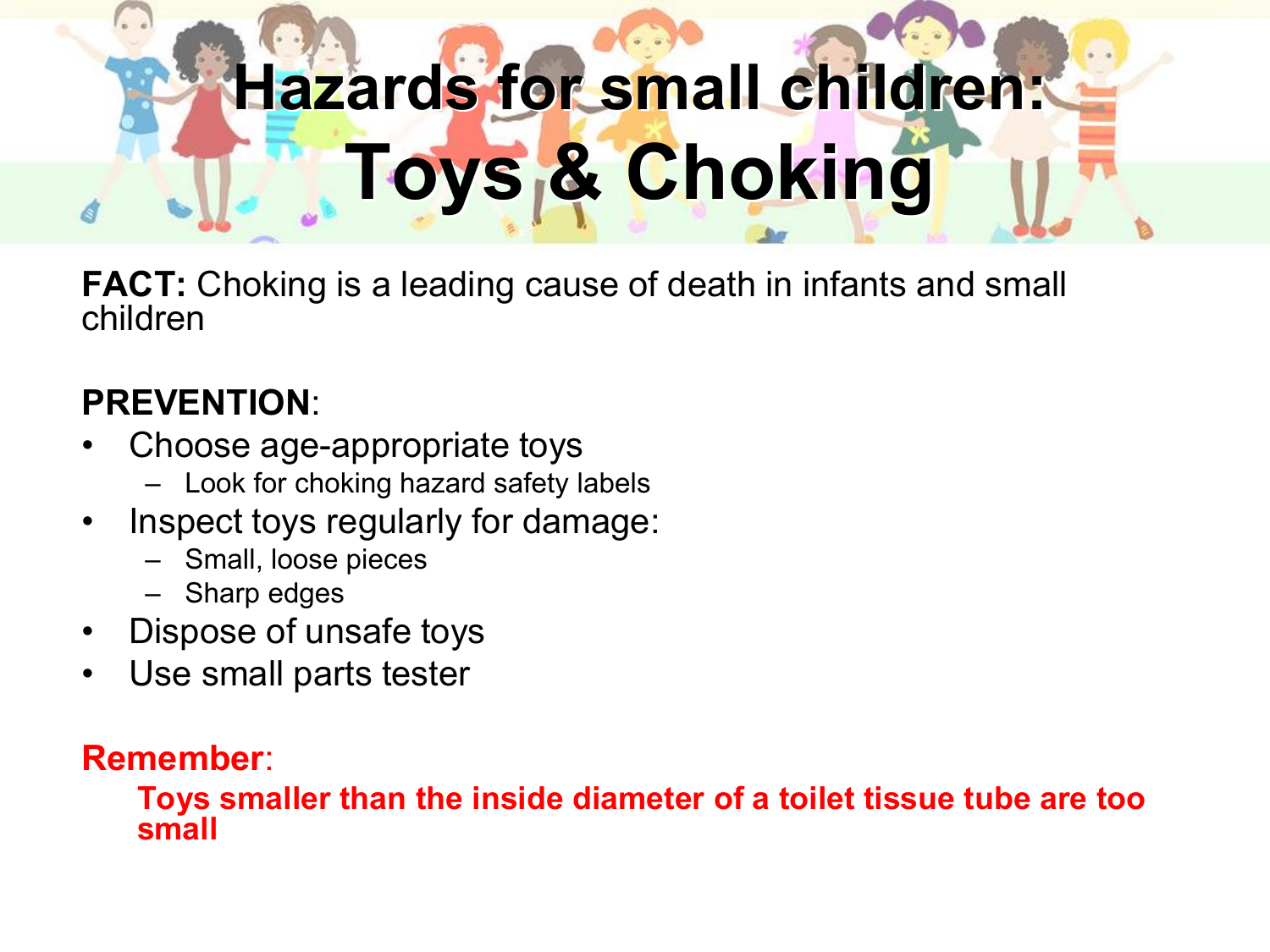## **Choking Hazards**

- Choice of food for small children:
	- Chop or cut food into small bite sized pieces for toddlers and small children.
		- Avoid choking hazards such as hotdogs, popcorn, chips, whole grapes, hard candies, etc.
	- Follow the child's menu set up with the dietician.
	- Dispose of choking hazards such as small caps & equipment pieces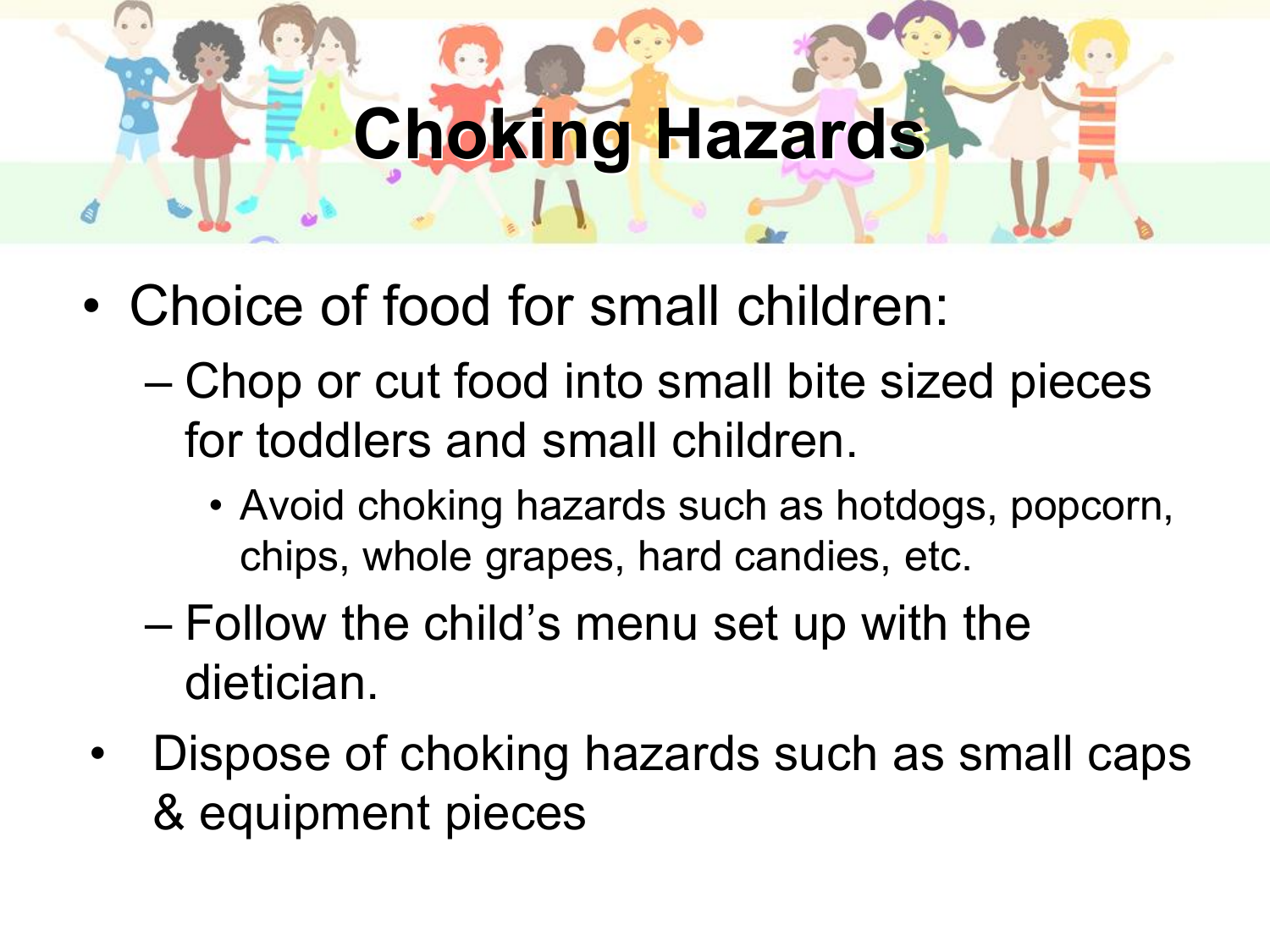## **Nosocomial Infection Prevention**

**FACT:** Microbes can live for days, weeks and even months on surfaces

#### **INFECTION PREVENTION:**

- Don't share soft, fluffy toys between patients
- Clean hospital toys between patients and after use
	- Clean with antimicrobial wipes, mild soap and water, or dishwasher are all acceptable methods.
- Supervise children at play.
	- Pay particular attention when older children are playing with or around infants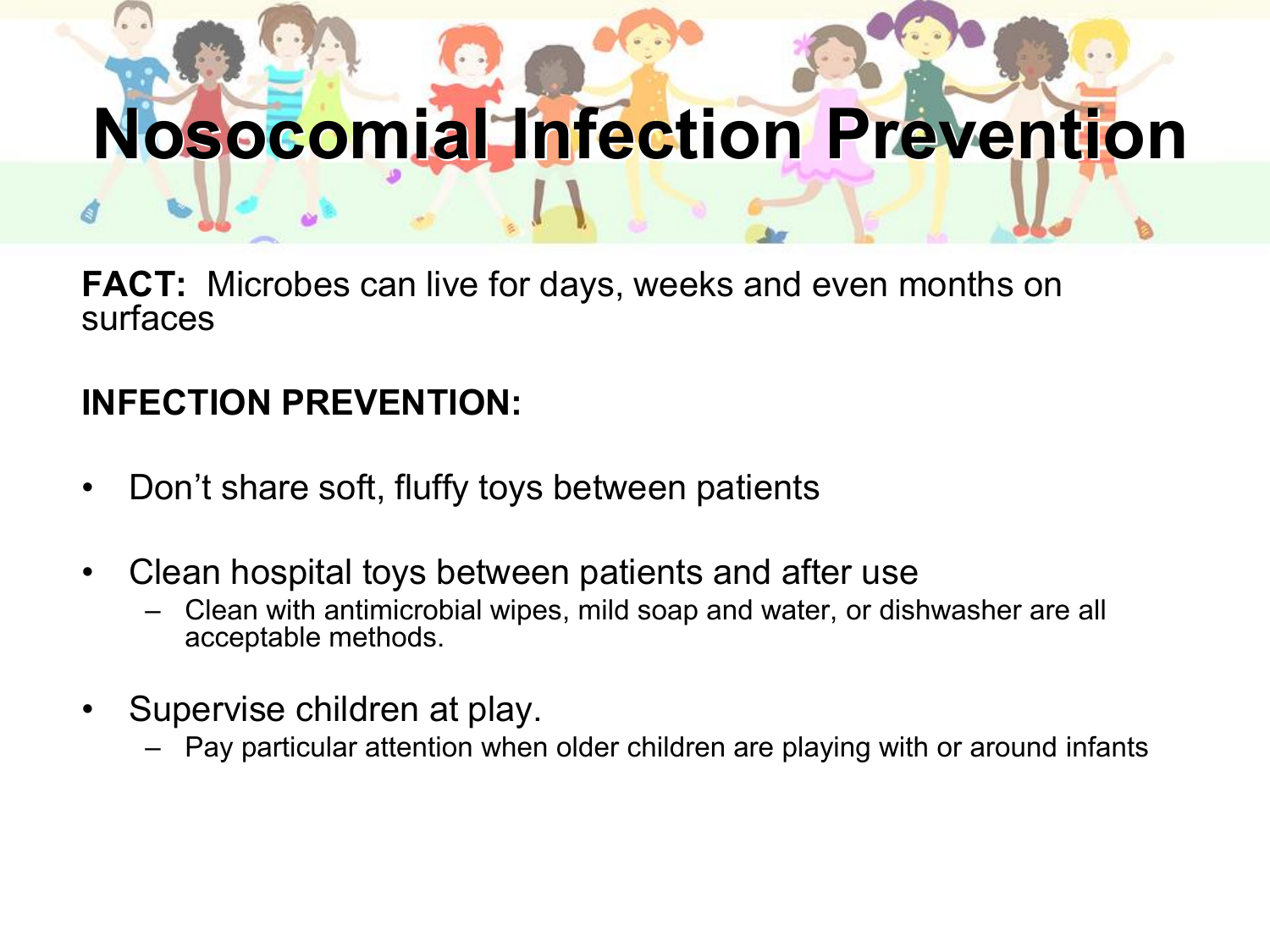# **Transportation Safety**

#### **Out Passes**

- Prior to pass with parent/guardian:
	- Staff will verbally confirm use of a car seat, seat belt or other approved devices/ vehicles specific to the child's needs
	- HSC does not loan car seats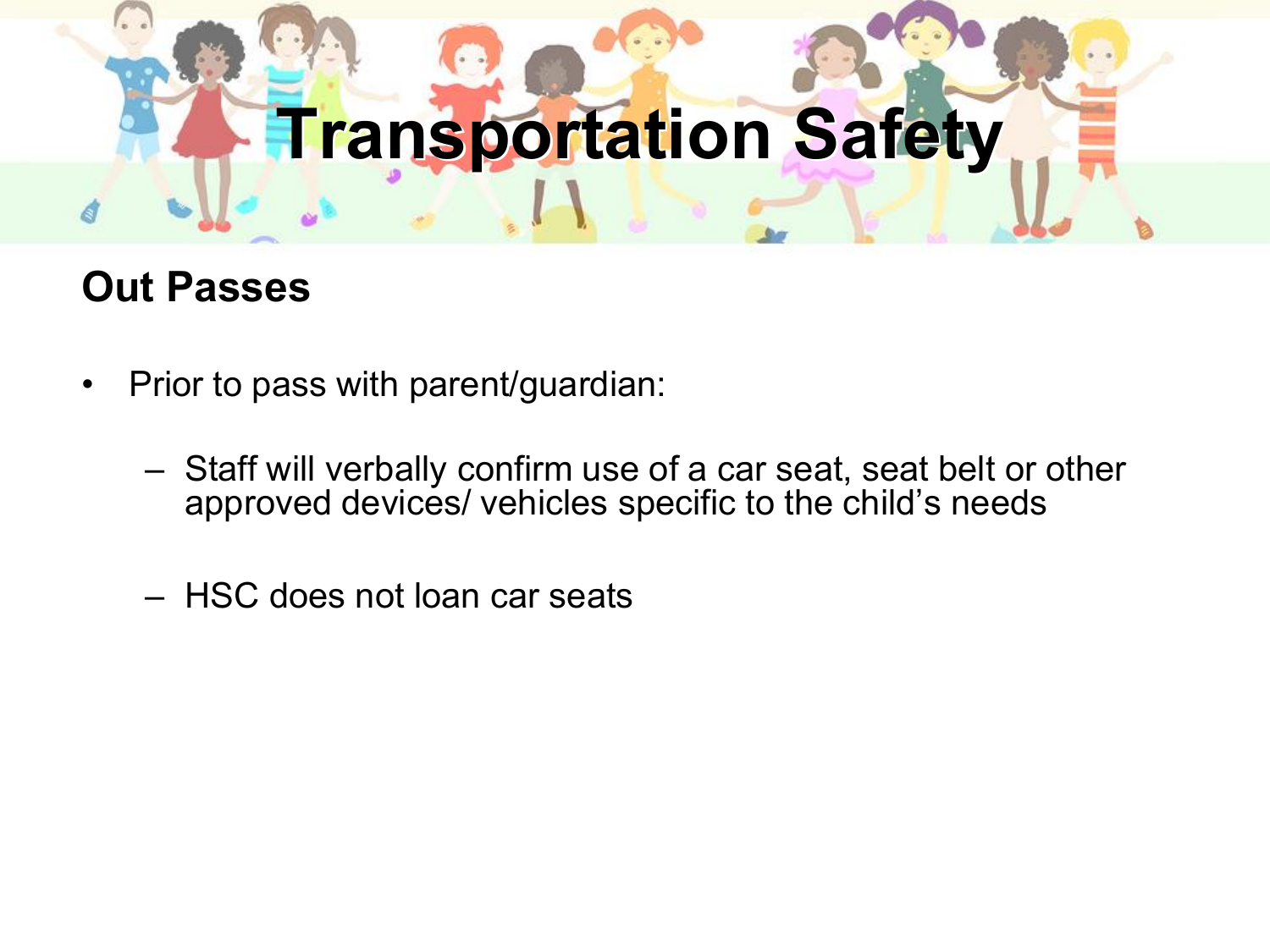# **Transportation Safety**

**FACT:** Connecticut law requires proper seat belt restraints and car seats for children.

- Children who are transported to and from the hospital will use appropriate transport safety devices.
- Upon discharge, staff escorting parents will verify car seat placement in the vehicle and document accordingly.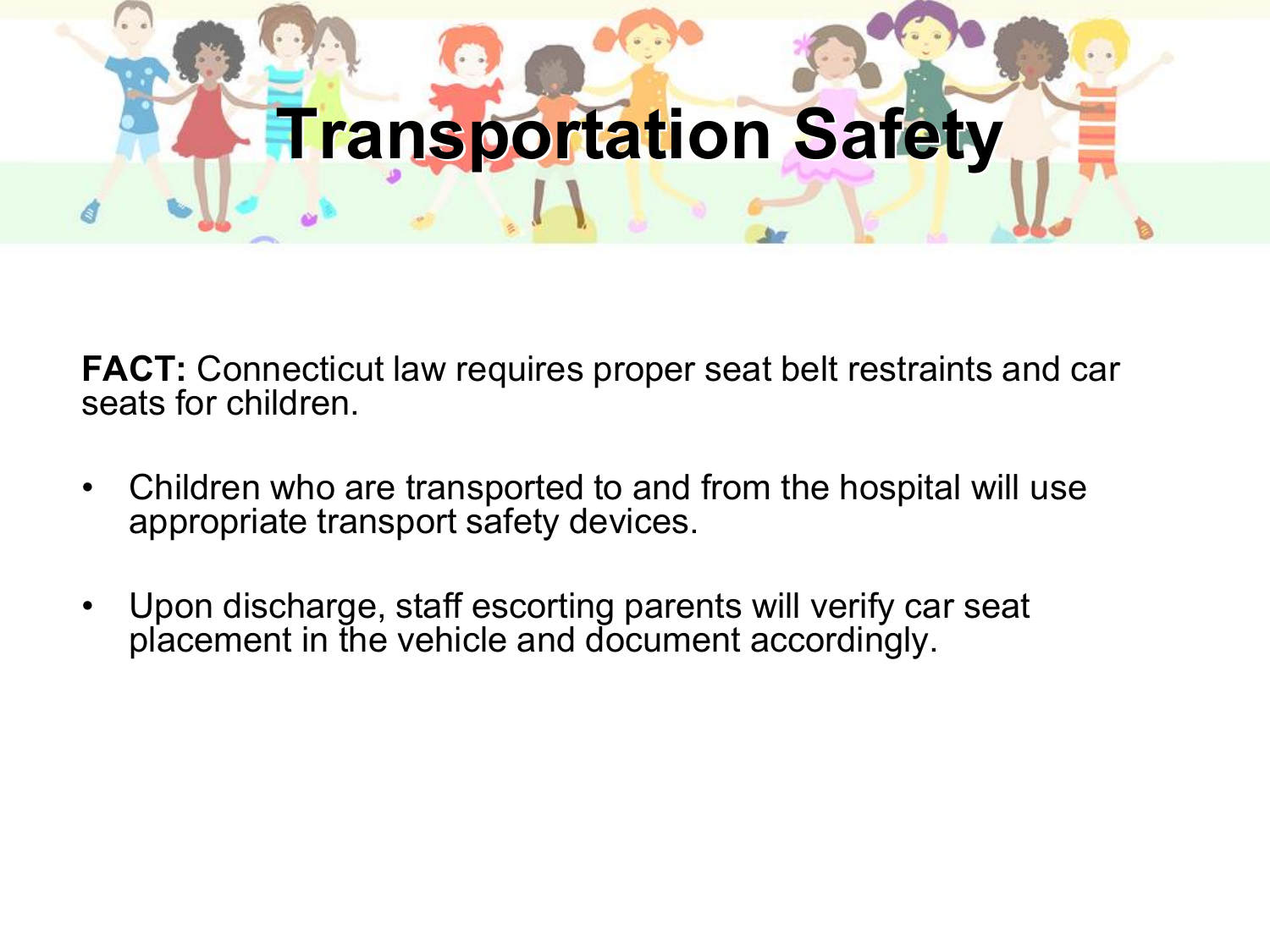# **Electricity and Children**

- Do not allow children to play with or chew on electrical cords
- Don't allow children to put items into electrical outlets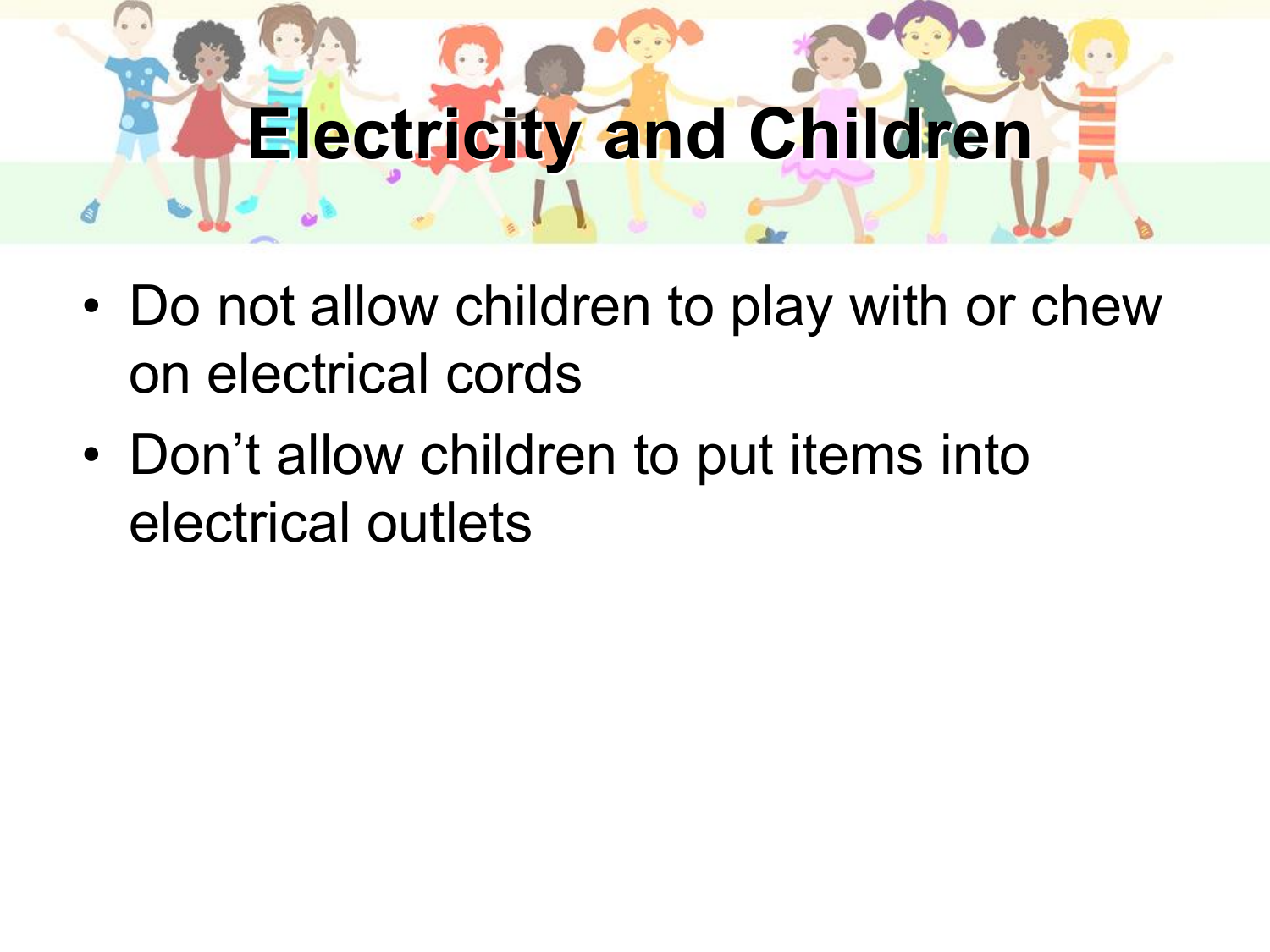## **Visitors**

- Parents/Guardians submit an approved Visitor List for Pedi patients
- The unit is a locked unit. Do not allow people that you do not know onto the unit.
- People on the Visitor List may visit the unit.
- Ask visitors to sign in and out at the Front Desk.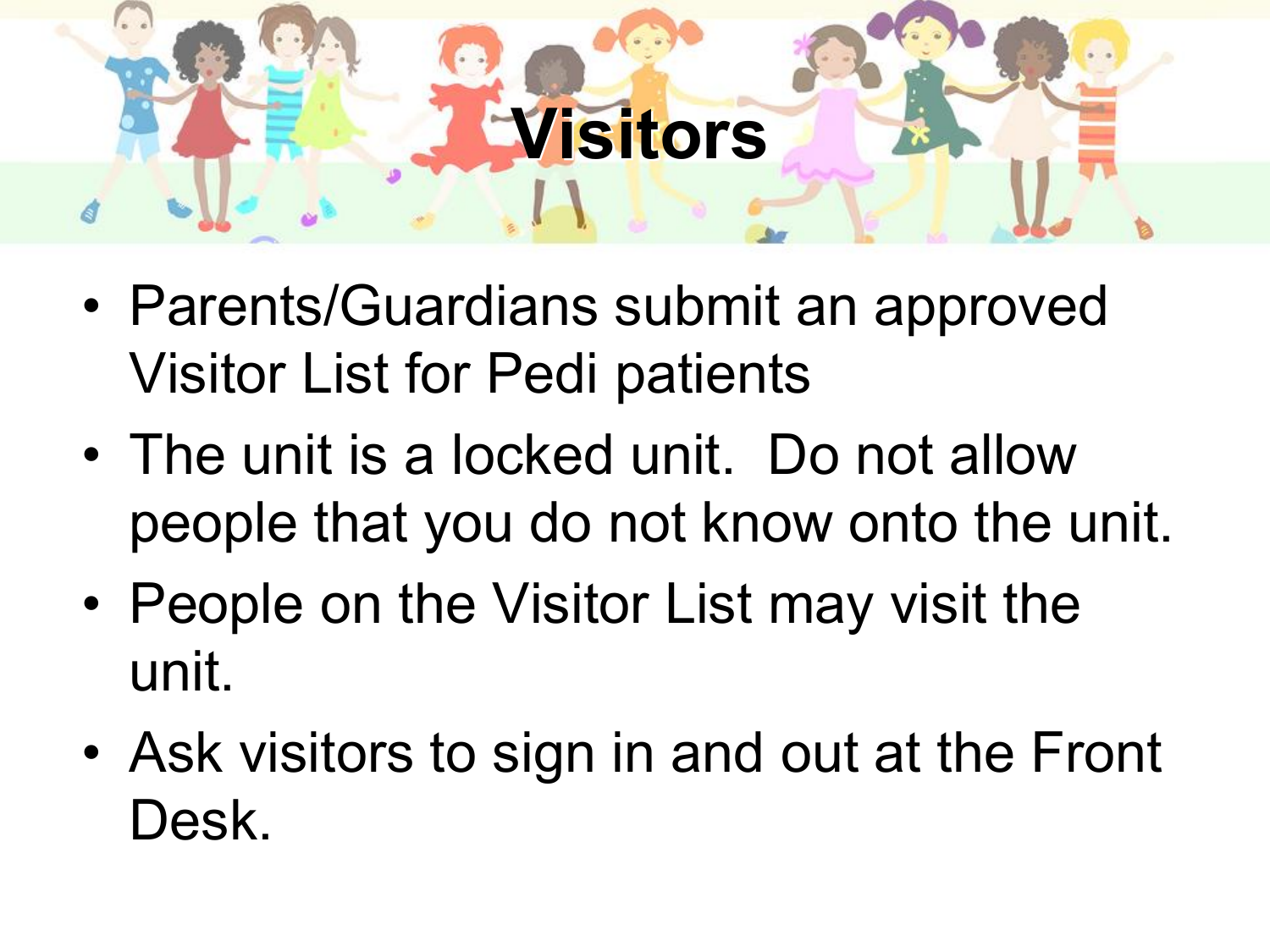### **Dr. Amber**

- If an unauthorized person were to abduct a child from the Pediatric Unit:
	- Notify charge nurse or unit manager STAT!
	- Call 299, Dr. Amber
	- Follow hospital policy for procedure
	- Search unit for missing child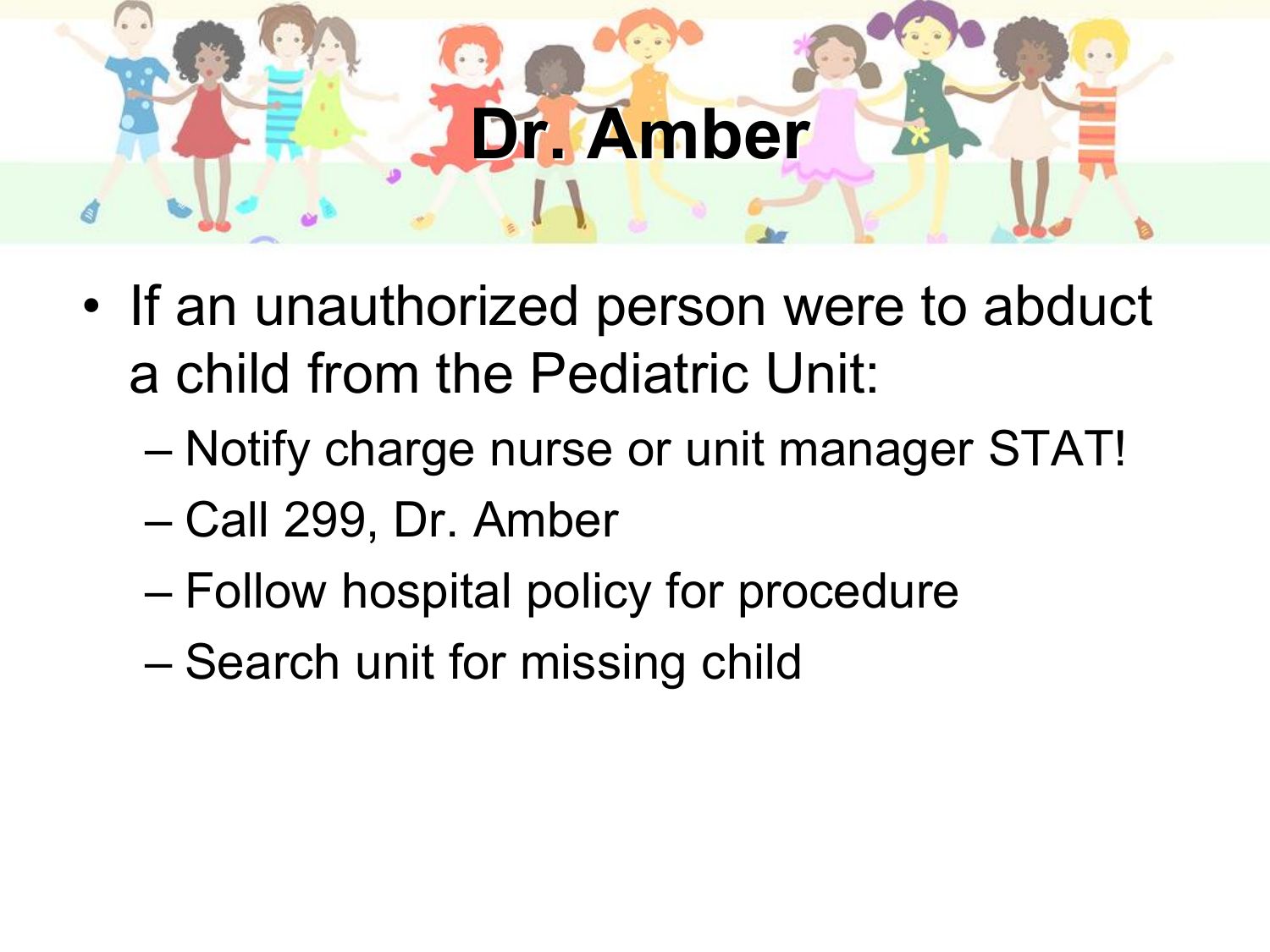# **More HRO Safety Principles**

- Mentor each other; cross-check each other and coach teammates.
	- Speak up for safety "I have a concern"
- Questioning attitude if you are unsure:
	- Validate and verify
	- Stop the line "I need clarity"